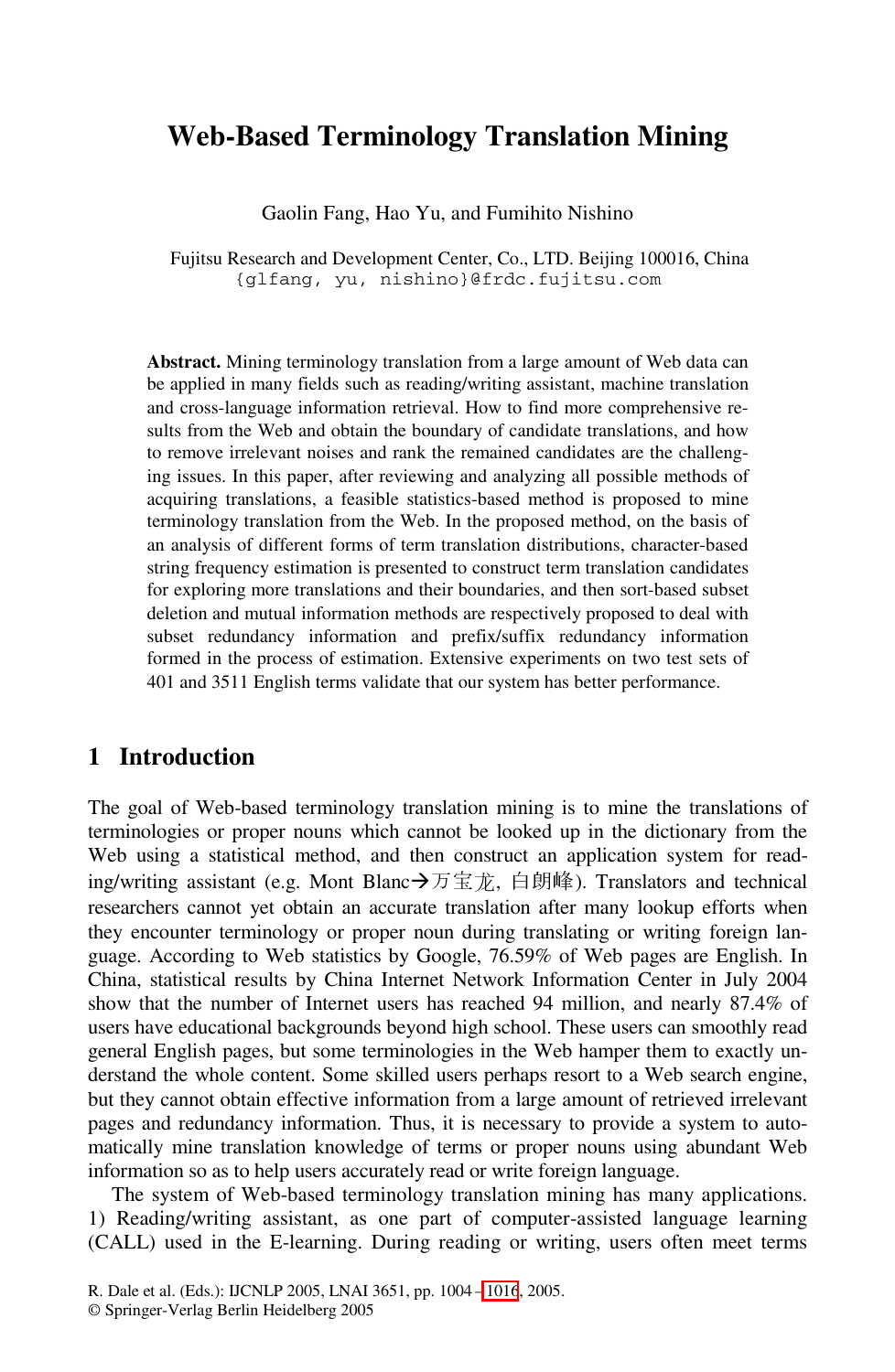whose translations cannot be found in the dictionary, but this system can help them mine native and accurate translations from the Web. 2) The tool for constructing bilingual dictionary. The system can not only provide translation candidates for compiling bilingual lexicon, but also evaluate or rescore the candidate list of the dictionary. The constructed dictionary can be further applied in cross-language information retrieval (CLIR) and machine translation. 3) As one of the typical application paradigms of the combination of CLIR and Web mining.

There are some issues that need to be solved using Web information to mine terminology translation: 1) How to find more comprehensive results, i.e. mining all possible forms of annotation pairs in the Web. 2) How to obtain the boundary of candidate translations, especially for the language without the boundary mark such as Chinese and Japanese. Because we don't know the translation is at left or right, and what is between the pair, and where is the candidate endpoint? 3) How to remove the noises formed in the statistics and rank the remained candidates.

On the basis of reviewing all possible methods of acquiring translations, a feasible statistics-based method is proposed to mine terminology translation from the Web. In the proposed method, after analyzing different forms of term translation distributions, character-based string frequency estimation is employed to construct term candidate translations for exploring more translations and their boundaries, and then the candidate noises formed in the process of statistics are defined as two categories: subset redundancy information and prefix/suffix redundancy information. Sort-based subset deletion and mutual information methods are respectively proposed to deal with two redundancy information. Experiments on two test sets of 401 and 3511 English terms show that our system has better performance. In all reported literatures, our experiment is the first time for the extensive research on Web-based terminology translation mining on the largest scale.

### **2 Related Work**

Automatic acquisition of bilingual word pairs or translations has been extensively researched in the literature. The methods of acquiring translations are usually summarized as four categories: 1) acquiring translation from parallel corpora, 2) acquiring translation from a combination of translations of constituent words, 3) acquiring translation from bilingual annotation in the Web, and 4) acquiring translation from non-parallel corpora.

#### **1) Acquiring translation from parallel corpora.**

Acquiring bilingual lexicon or translations from parallel corpora (including sentence alignment and paragraph alignment) is to utilize statistics information such as cooccurrence, position, and length between source word and translation equivalence in parallel texts as an evaluation criterion to obtain one-to-one map word pairs. Many previous researches focused on extracting bilingual lexicon from parallel corpora, and readers can refer to the reviews [1], [2] for the details. However, due to the restriction of current available parallel corpora of different languages, together with the fact that corpus annotation requires a lot of manpower and resources, researchers have attempted to extract translations from non-parallel corpus or Web data. As opposed to extracting from parallel corpora, there are no corresponding units in non-parallel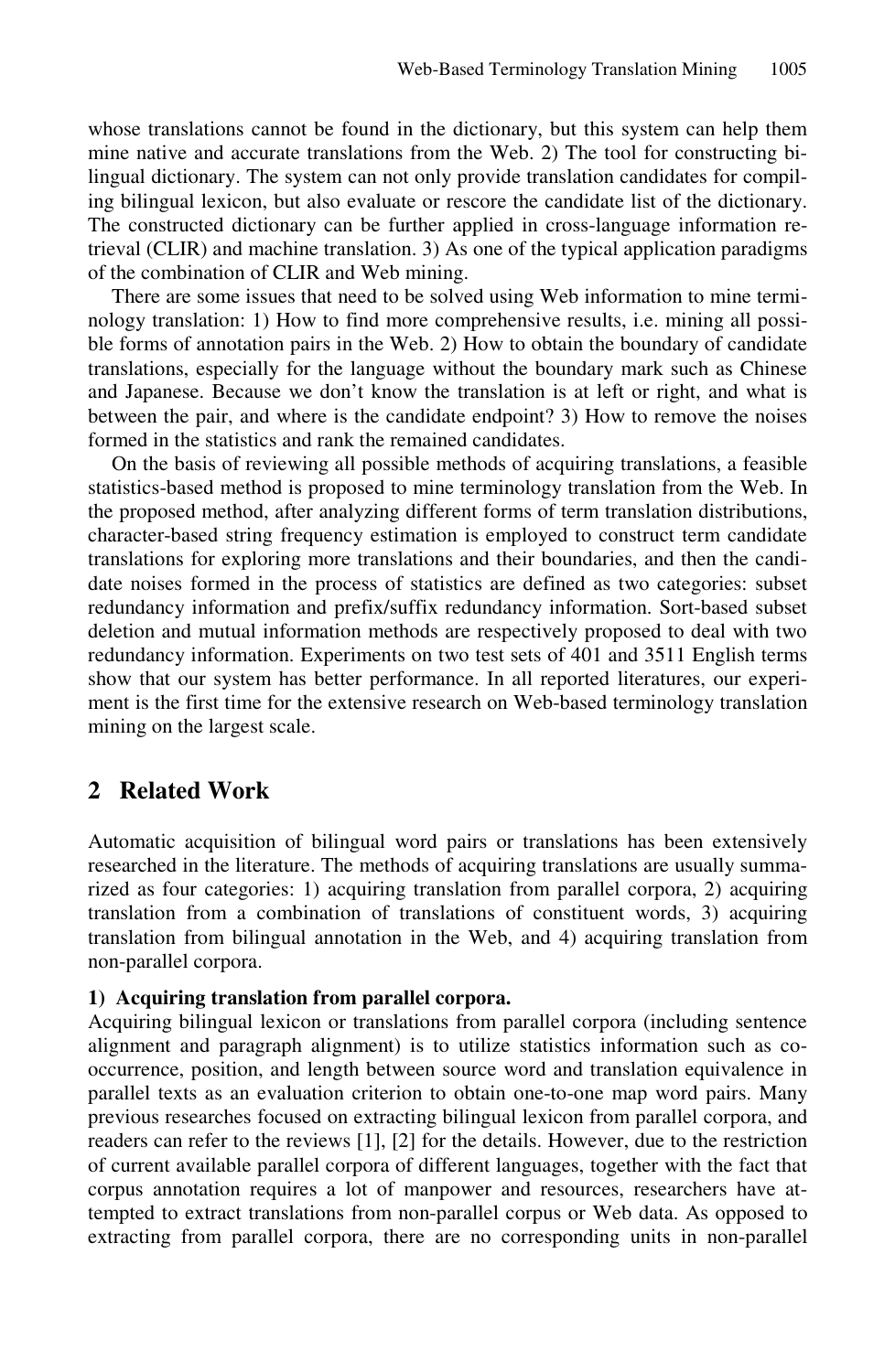corpora so that statistics information such as co-occurrence, position and length become unreliable. New statistical clues have to be proposed to build the relationship for acquiring translation pairs from non-parallel corpora, which is more difficult to handle than in parallel corpora.

### **2) Acquiring translation from a combination of translations of constituent words.**

Grefenstette [3] employed an example-based approach to obtain compound word translations. His method first combined possible translations of each constituent, and then searched them in WWW, where the retrieved number was viewed as an evaluation criterion. Experiments on a set of 724 German words and a set of 1140 Spanish terms showed that the accuracies of English translations were about 87% and 86%, respectively.

Cao and Li [4] proposed a dictionary-based translation combination method to collect translation candidates of English base noun phrases, and then employed a naive Bayesian classifier and TF-IDF vector constructed with EM algorithm as evaluation criterions for translation selection. In an experiment with 1000 English base noun phrases, the coverage of acquiring translations was 91.4%, and the accuracy of top 3 choices was 79.8%. The system was further improved in the literature [5].

Navigli et al. [6] proposed an ontology learning method for acquiring terminology translations from English to Italian. His method was based on bilingual lexicon and semantic relation between the constituents of source language derived from ontology learning, where disambiguated terms dramatically reduced the number of alternative translations and their combinations. This system can automatically extract the translations of 405 complex terms in the tourism domain.

Using the translation combination of each constituent to acquire the translation of a multiword term is very suitable for translation acquisitions of base noun phrases. However, terminologies and technical terms often consist of unknown words, and their translations are seldom the combination of each constituent. Thus, the result of direct combination is not very desirable for terminology translation acquisition.

### **3) Acquiring translation from bilingual annotation in the Web.**

Nagata et al. [7] proposed an empirical function of the byte distance between Japanese and English terms as an evaluation criterion to extract the translation of Japanese word, and their results could be used as a Japanese-English dictionary. Preliminary experiments on the 50 word pairs showed that an accuracy of top 50 candidates reached 56%. The reasons for such experimental results have two aspects: first, the system didn't further deal with candidate noises for mining useful knowledge; second, this system only handled top 100 Web pages retrieved from search engine. In fact, previous 100 Web pages seldom contain effective bilingual annotation information only directly using keyword search rather than imposing other restrictions. Thus, this problem should be further researched for practical applications. Since his research focused on finding English translation given a Japanese term, the segmentation of Japanese could be avoided. However, our problem is to find Chinese equivalent using English term, so we have to cope with how to obtain the correct boundary of Chinese translations. Therefore, the issue and the proposed method in this paper are distinctly different with Nagata's.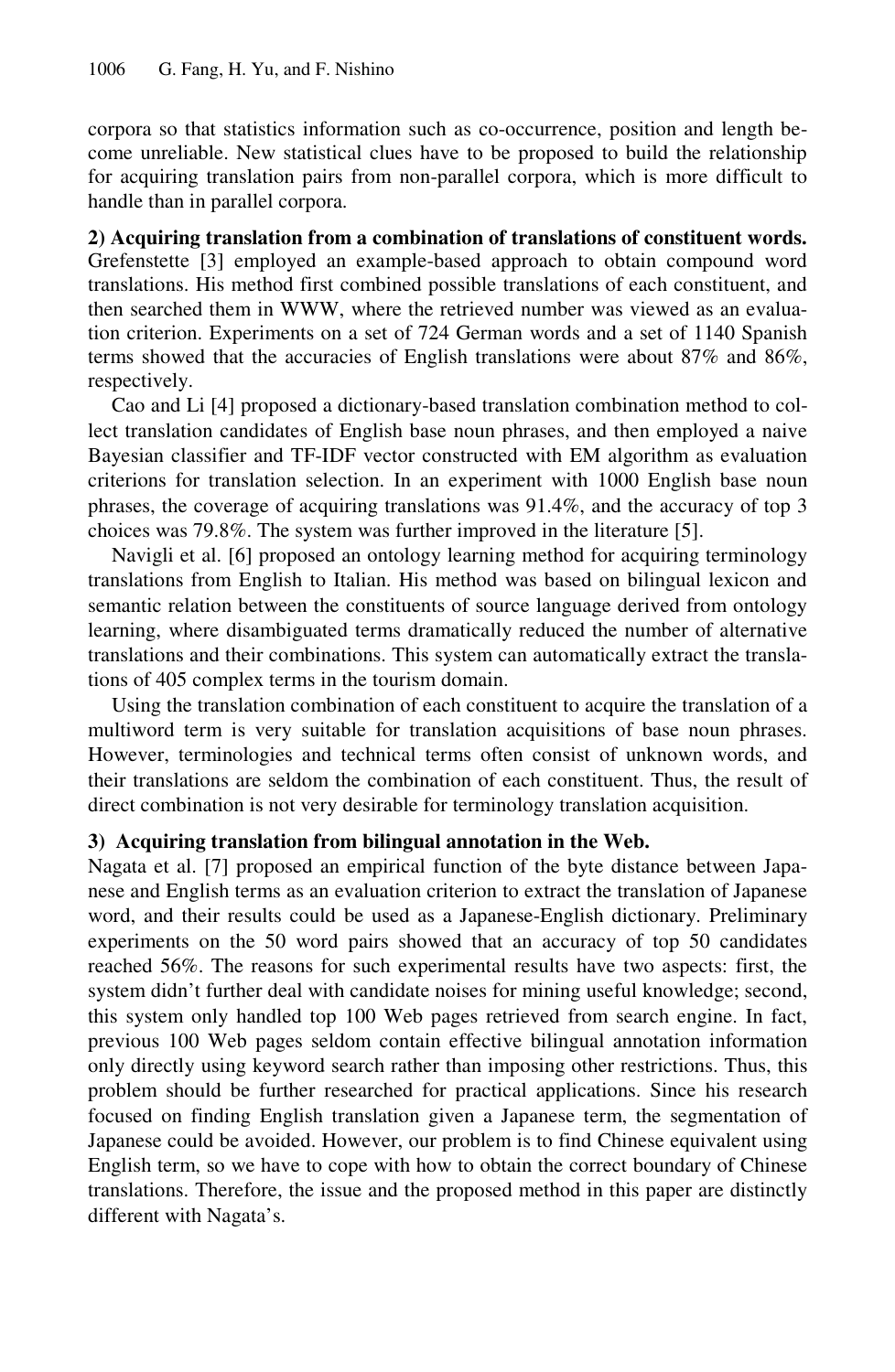#### **4) Acquiring translation from non-parallel corpora.**

Acquiring translation from non-parallel corpora is based on the clue that the context of the source term is very similar to that of the target translation in a large amount of corpora. In 1995, Rapp [8] assumed that there is a correlation between the patterns of word co-occurrence in non-parallel texts of different languages, and then proposed a matrix permutation method to match these patterns. However, computational limitation hampered further extension of this method. In 1996, Tannaka and Iwasaki [9] demonstrated how to extract lexical translation candidates from non-aligned corpora using the similar idea. In 1999, this method was developed and improved by Rapp [10]. Rather than computing the co-occurrence relation matrix between one word and all words, the matrix between one word and a small base lexicon are estimated. Experiments on 100 German words indicated that an accuracy of top 1 English translation was 72%, and top 10 was 89%. This system was only suitable for the situation of one word to one word, and didn't further research on the translation acquisition from multiword to multiword.

In 1995, Fung [11] proposed a "context heterogeneity" method to compute the measure similarity between word and its translation for finding translation candidates. In the experiment with 58 English words, an accuracy of 50% is obtained in the top 10 Chinese word candidates. Based on this work, Fung presented the word relation matrix to find the translation pair in 1997 [12]. This method respectively computed the correlation vectors between source word and seed word, target word and seed word. In 19 Japanese term test set, the accuracy of English translations reached 30%. In 1998, the method was improved to extend to non-parallel, comparable texts for translation acquisition [13]. This system use TF/IDF as the feature, and different measure functions as the similarity computation between the candidate pair. However, the system was restricted to the assumption that there are no missing translations and all translations are included in the candidate word list.

Shahzad et al. [14] first extracted the sentence corpora that are likely to contain the target translation using bilingual dictionary and transformation table. And then, the heuristics method was employed to obtain the correct candidate by analyzing the relations of source compound nouns and using partial context information. Experiments on the 10 compound nouns showed that the average accuracy and recall were respectively 34% and 60%.

As shown from the current situation of translation acquisition from non-parallel corpora, all experiments above are basically performed on small-scaled word set, and their results are very inspiring but difficult to put into practical use. Furthermore, most experimental methods are only suitable for one word translation, i.e. the word number ratio of translation pair is on a basis of 1:1. Thus, there are many issues to be further researched before it is used to explore new translation in the application area.

From the review above, we know that Method 1 requires a large number of parallel corpora, and Method 2 and Method 4 have some limitations when they are applied to acquire the terminology translation, and Method 3 makes the best of mass Web resources and is a feasible approach. When people use Asia language such as Chinese, Japanese, and Korean to write, especially scientific article or technical paper, they often annotate the associated English meaning after the terminology. With the development of Web and the open of accessible electronic documents, digital library, and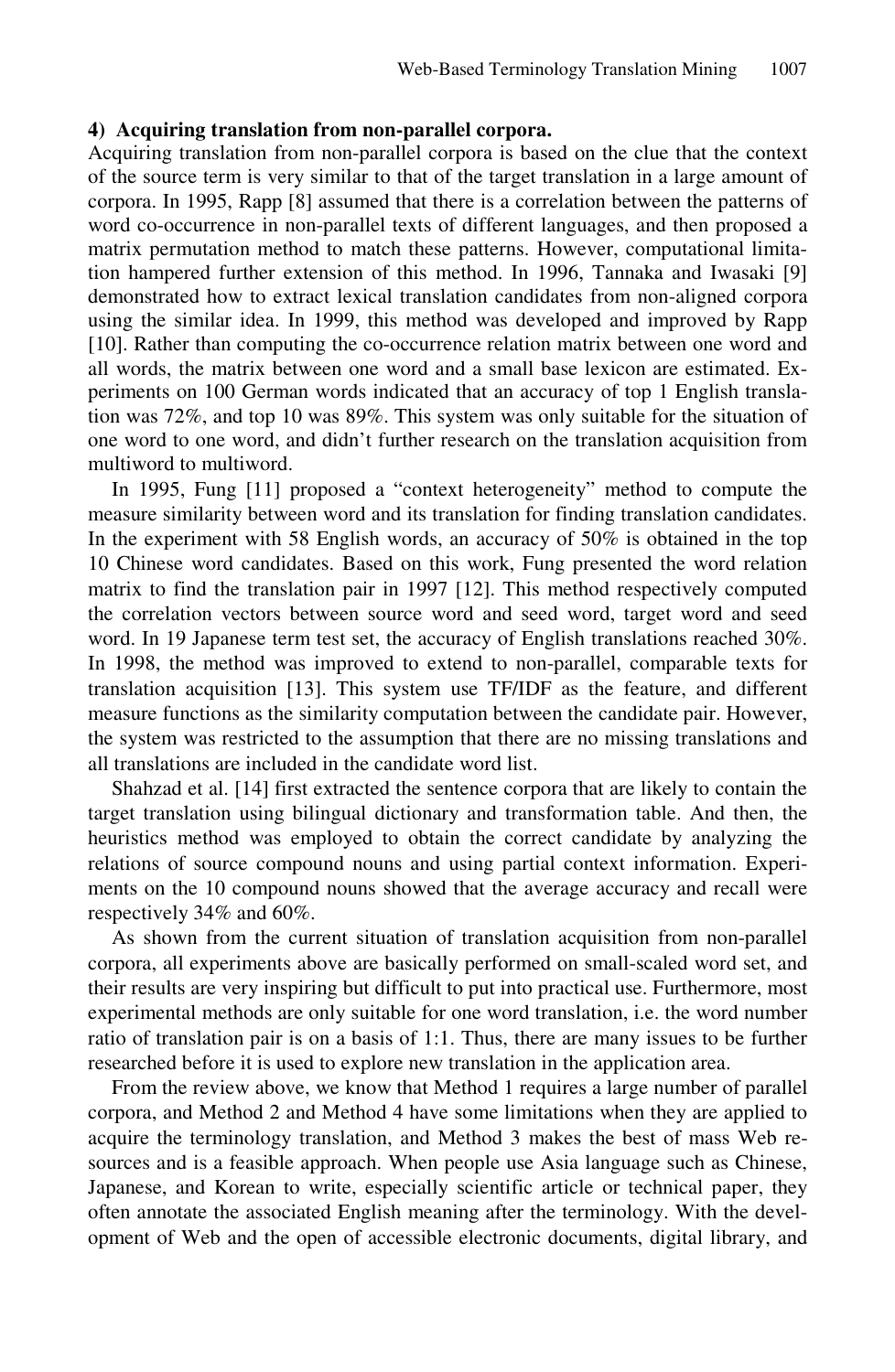scientific articles, these resources will become more and more abundant. Thus, Method 3 is a feasible way to solve the terminology translation acquisition, which is also validated by the following experiments.

## **3 The Framework of the Terminology Translation Mining System**

The Web-based terminology translation mining system is depicted in Fig. 1 as follows:



**Fig. 1.** The Web-based terminology translation mining system

The system consists of two parts: Web page collection and terminology translation mining. Web page collection includes download module and HTML analysis module. The function of download module is to collect these Web pages with terms' associated bilingual annotations, and then the pages are inputted into HTML analysis module. In HTML analysis, Web pages are built as a tree structure from which possible features for the bilingual pair and text information in the HTML page are simultaneously extracted.

Terminology translation mining includes string frequency estimation, candidate noises and their solutions, and rank & sort candidates. Translation candidates are constructed through string frequency estimation module, and then we analyze their noises and propose the corresponding methods to handle them. At last, the approach combining the possible features such as frequency, distribution, length proportion, distance, keywords and key symbols is employed to rank these candidates.

In Web pages, there are a variety of bilingual annotation forms. Correctly exploring all kinds of forms can make the mining system extract the comprehensive translation results. After analyzing a large amount of Web page examples, we summarize translation distribution forms as the following six categories: 1) Direct annotation 2) Separate annotation 3) Subset form 4) Table form 5) List form 6) Explanation form. Direct annotation is the most widely used form in the Web, where English meaning often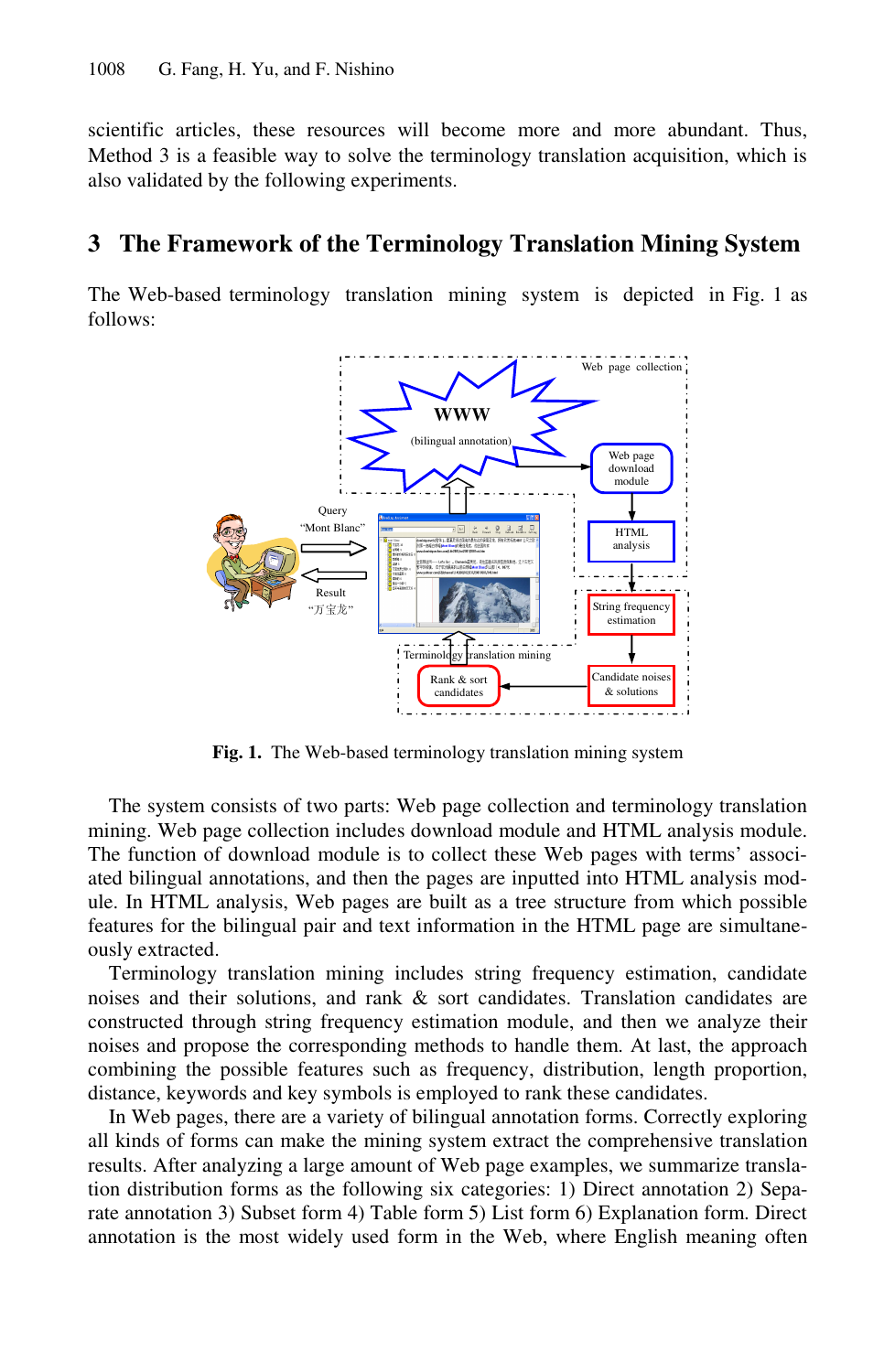follows after Chinese terminology, and some have symbol marks such as bracket parentheses and bracket, and some have nothing, e.g. "白朗峰Mont Blanc". Separate annotation is referred to as the case that there are some Chinese words or English letters between the translation pair, e.g. "万能寿险,英文称universal life insurance". Subset form is that the extracted translation pair is a subset of existing bilingual pair, for example, during searching the term "Mont Blanc", the term pair "夏蒙尼·勃朗峰 (Chamonix Mont Blanc)" also provides the valid information. Table or list form is the Web page in the form of table or list. Explanation form is the explanation and illustration for technical terms.



**Fig. 2.** The examples of translation distribution forms, (a) Direct annotation, some has no mark (a1), and some have some symbol marks (a2, a3) (b) Separate annotation, there are English letters (b1) or some Chinese words (b2, b3) between the translation pair (c) Subset form (d) Table form (e) List form (f) Explanation form

# **4 Statistics Based Translation Finding**

### **4.1 Character-Based String Frequency Estimation**

All kinds of possible translation forms of terminologies in the Web can be effectively and comprehensively mined through character-based string frequency estimation. The proposed method with Chinese character as the basic unit of statistics can not only obtain the correct boundary of the translation candidate, but also conveniently explore these Chinese candidate terminologies that usually consist of unknown words or unknown compound words.

String frequency information is one of the important clues during extracting candidate translations. Its estimation method has a direct influence on the system performance efficiency. The method combing hash index and binary search is employed to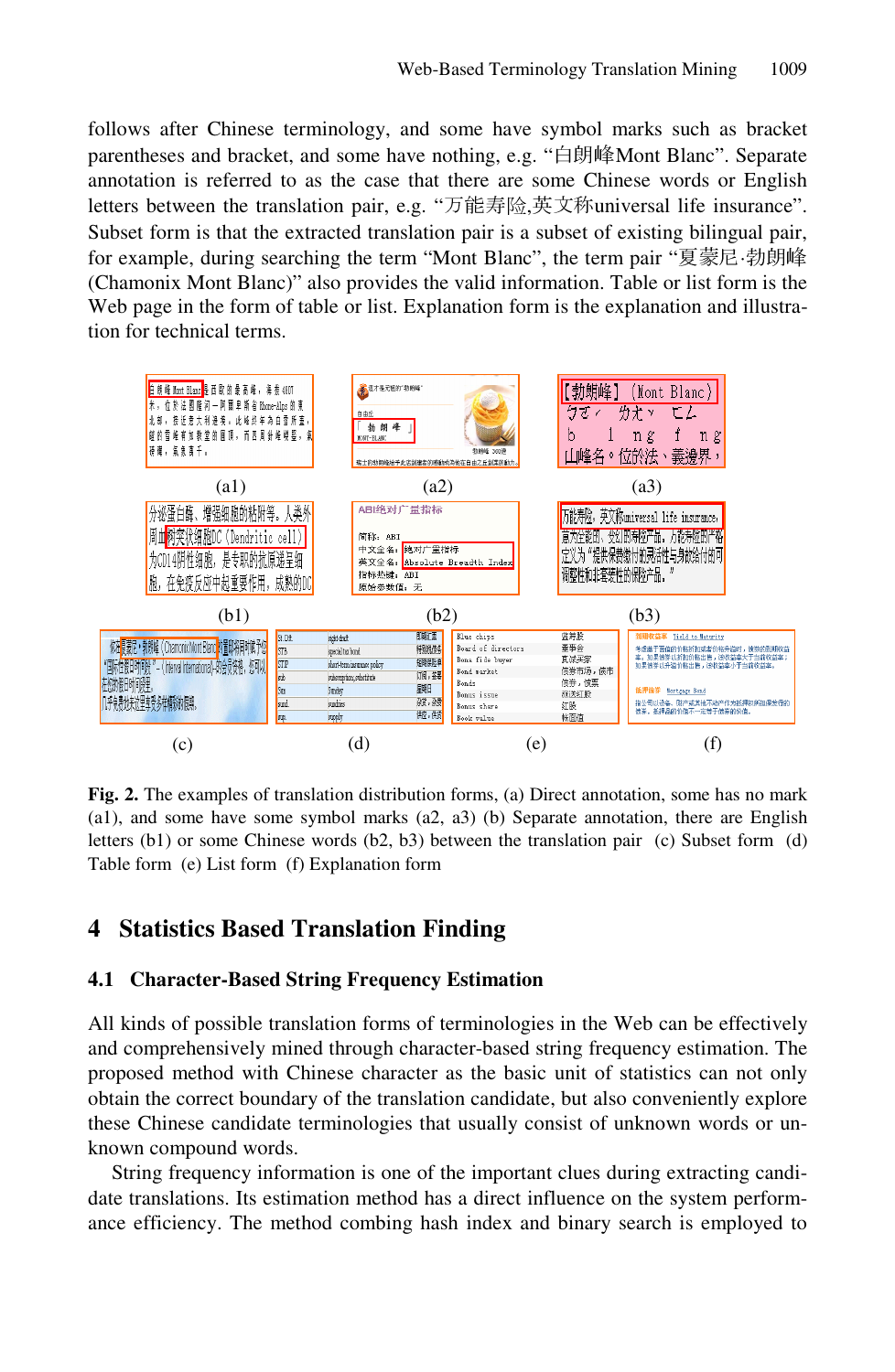construct the index for all translation candidates. The definition of hash function is calculated according to 6763 Chinese characters in GB2312 system with a one-to-one map. Hash function is formulized as:

$$
Y = \begin{cases} 94(c_0 - 176) + (c_1 - 161) & 215 \ge c_0 \ge 176 \\ 94(c_0 - 176) + (c_1 - 161) - 5 & c_0 > 215 \\ 6763 & otherwise \end{cases}
$$
 (1)

where  $c_0, c_1$  are respectively the unsigned encoding values of the first, second bytes of first Chinese character of candidate items. All strings are partitioned into different blocks in terms of the first Chinese character with the hash function above, where the strings with the same first character are sorted by lexicographic order, and the strings with non-Chinese character as the first position are indexed to the value of 6763. Here, GB2312 is employed as our statistics standard. Other encoding system is converted to the corresponding characters in GB2312, and the characters will be omitted if there is no counterpart. The reasons for this strategy are as follows: 1) terminology seldom consists of rare words out of GB2312, 2) the index space is dramatically reduced using GB2312 rather than the Unicode encoding so as to quicken the estimation speed.

The terminology to be looked up is inputted into search engine, and the relevant Web pages with this term's associated bilingual annotation are collected. Web pages are transformed into text through HTML analysis module. The term position is located as the center point through keyword search, and then string frequency and distribution estimation is performed in a window of 100 bytes. In Web pages, terminologies are often written as different forms because of the effect of noise. For example, the term "Mont Blanc" may be written as "MONT BLANC", "Mont-Blanc", "Mont ??Blanc", and "MontBlanc". For finding different forms of keywords in the Web, the fuzzy string matching approach is proposed. This method takes 26 English letters in the keyword as effective matching symbols, while ignoring the blank space and other symbols. In the matched text, only these English letters are viewed as effective items for comparison. Using this method can effectively locate different forms of terms and therefore obtain comprehensive translation candidates.

The process of string frequency estimation is described as follows. In the windows with keyword as the center, each character is built as a beginning index, and then the string candidates are constructed with the increase of the string in the form of one Chinese character unit. Since terminology translation usually consists of unknown words or compound words, character is employed as the basic unit of statistics rather than word so as to explore these unknown term translations as more as possible. String candidates are indexed in the database with hash and binary search method, if there exists the same item as the inputted candidate, its frequency is increased by 1, otherwise, this candidate is added to the database at this position. After handling one Web page, the distribution information is also estimated at the same time. In the programming implementation, the table of stop words and some heuristic rules of the beginning and end with respect to the keyword position are constructed to accelerate the statistics process.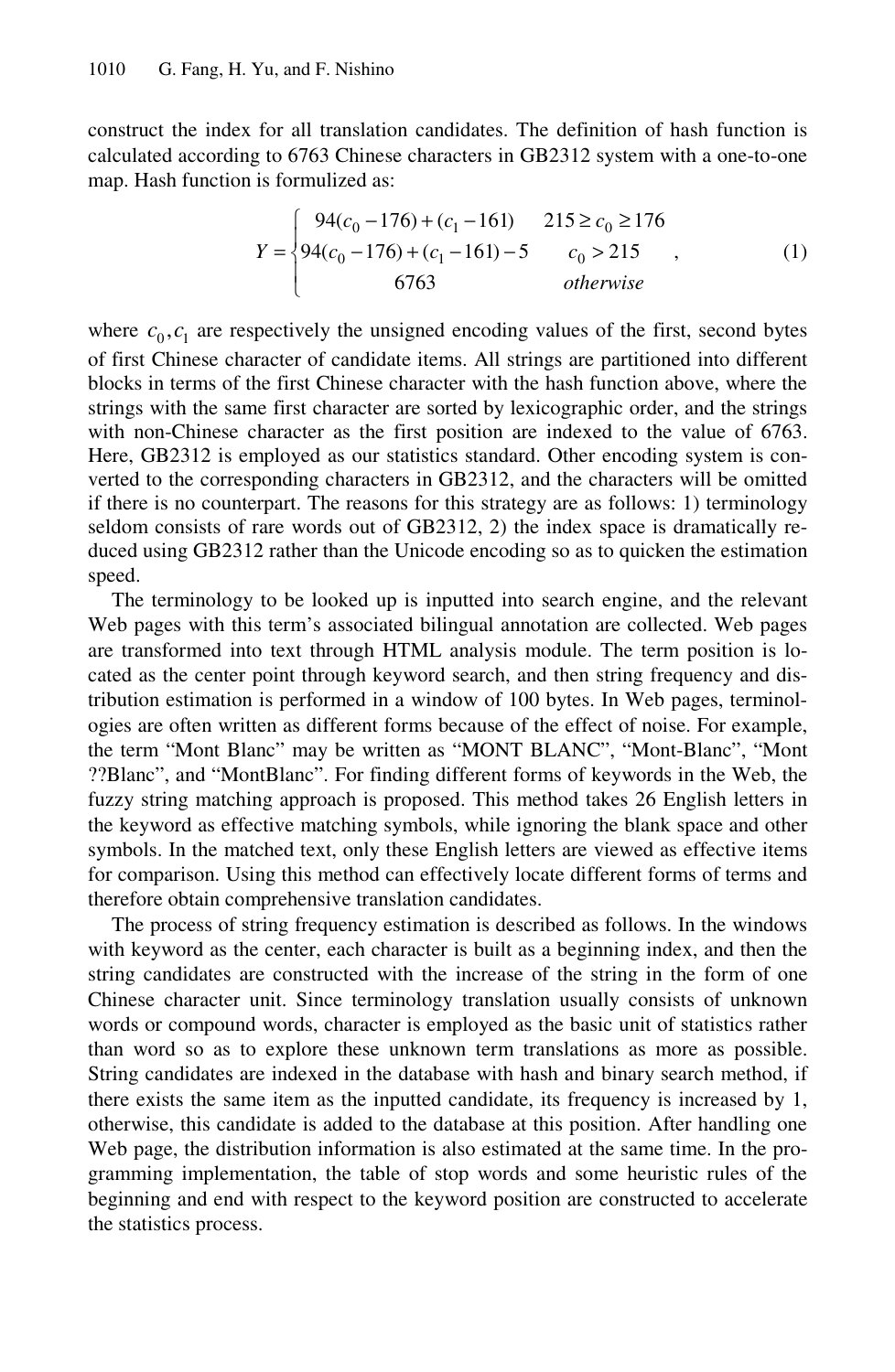### **4.2 Translation Noises and Their Solutions**

All possible forms of terminology translations can be comprehensively mined after character-based string frequency estimation. However, there are many irrelevant items and redundancy noises formed in the process of mining. These noises are defined as the following two categories.

1) Subset redundancy information. The characteristic of this kind information is that this item is a subset of one item, but its frequency is lower than that item. For example: "Mont Blanc万宝龙(38) 万宝(27) 宝龙(11)", where "万宝", "宝龙" belong to subset redundancy information. They should be removed.

2) Prefix/suffix redundancy information. The characteristic of this kind information is that this item is the prefix or suffix of one item, but its frequency is greater than that item. For example: 1. "Mont Blanc 朗峰(16) 白朗峰(9) 勃朗峰(8)", 2. "Credit Rating 信用(12) 信用等级(10)", 3. "Knowledge Portal 知识门户(33) 企业知识门户(30)". In Example 1, the item "朗峰" is suffix redundancy information and should be removed. In Example 2, the item "信用" is prefix redundancy information and should also be removed. In Example 3, the term "知识门户" is in accord with the definition of suffix redundancy information, but this term is a correct candidate. Thus, the problem of prefix/suffix redundancy information is so complex that we need an evaluation method to decide to retain or drop this candidate.

| T.                                                                                                   | Sort by entropy value                                                                    |  |  |  |  |  |  |  |
|------------------------------------------------------------------------------------------------------|------------------------------------------------------------------------------------------|--|--|--|--|--|--|--|
| 2.                                                                                                   | Sort by boundary <sup>[*]</sup> for the same entropy                                     |  |  |  |  |  |  |  |
| 3.                                                                                                   | Sort by length and lexical sort for the same entropy and boundary                        |  |  |  |  |  |  |  |
| 4.                                                                                                   | int nNum = 0; //record the number of remained candidates                                 |  |  |  |  |  |  |  |
| 5.                                                                                                   | for(int i=0; i <m_ndatanum; i++)="" td="" {<=""></m_ndatanum;>                           |  |  |  |  |  |  |  |
| 6.                                                                                                   | $int nIsSubString = FALSE;$                                                              |  |  |  |  |  |  |  |
| 7.                                                                                                   | $if(nNum == 0)$ //for the first item to be remained                                      |  |  |  |  |  |  |  |
| 8.                                                                                                   | Judge whether to remain this item using boundary and length proportion                   |  |  |  |  |  |  |  |
|                                                                                                      | information;                                                                             |  |  |  |  |  |  |  |
| 9.                                                                                                   | else {                                                                                   |  |  |  |  |  |  |  |
| 10.                                                                                                  | for(int j=0; j< nNum; j++) {                                                             |  |  |  |  |  |  |  |
| 11.                                                                                                  | Judge if the <i>i</i> th candidate is a subset of the <i>j</i> th, and doesn't emerge in |  |  |  |  |  |  |  |
|                                                                                                      | the isolated form, if yes                                                                |  |  |  |  |  |  |  |
| 12.                                                                                                  | $nIsSubString = TRUE; break;$                                                            |  |  |  |  |  |  |  |
| 13.                                                                                                  |                                                                                          |  |  |  |  |  |  |  |
| 14.                                                                                                  |                                                                                          |  |  |  |  |  |  |  |
| 15.                                                                                                  | if(!nIsSubString) {                                                                      |  |  |  |  |  |  |  |
| 16.                                                                                                  | Move the <i>i</i> th candidate information to nNum position, and save;                   |  |  |  |  |  |  |  |
| 17.                                                                                                  | The saved number nNum++;                                                                 |  |  |  |  |  |  |  |
| 18.                                                                                                  |                                                                                          |  |  |  |  |  |  |  |
| 19.                                                                                                  |                                                                                          |  |  |  |  |  |  |  |
| 20.                                                                                                  | $m_nDataNum = nNum$ ; //Save the total number.                                           |  |  |  |  |  |  |  |
| $[{}^*]$ Note: refer to the case that the string has the distinct left and right boundary in the Web |                                                                                          |  |  |  |  |  |  |  |
|                                                                                                      |                                                                                          |  |  |  |  |  |  |  |

**Fig. 3.** The description of the sort-based subset deletion algorithm

### **4.2.1 Sort-Based Subset Deletion Method**

Aiming at subset redundancy information, we propose sort-based subset deletion method to handle it. Because subset redundancy information is an intermediate of estimating terminology translations, its information is basically contained by the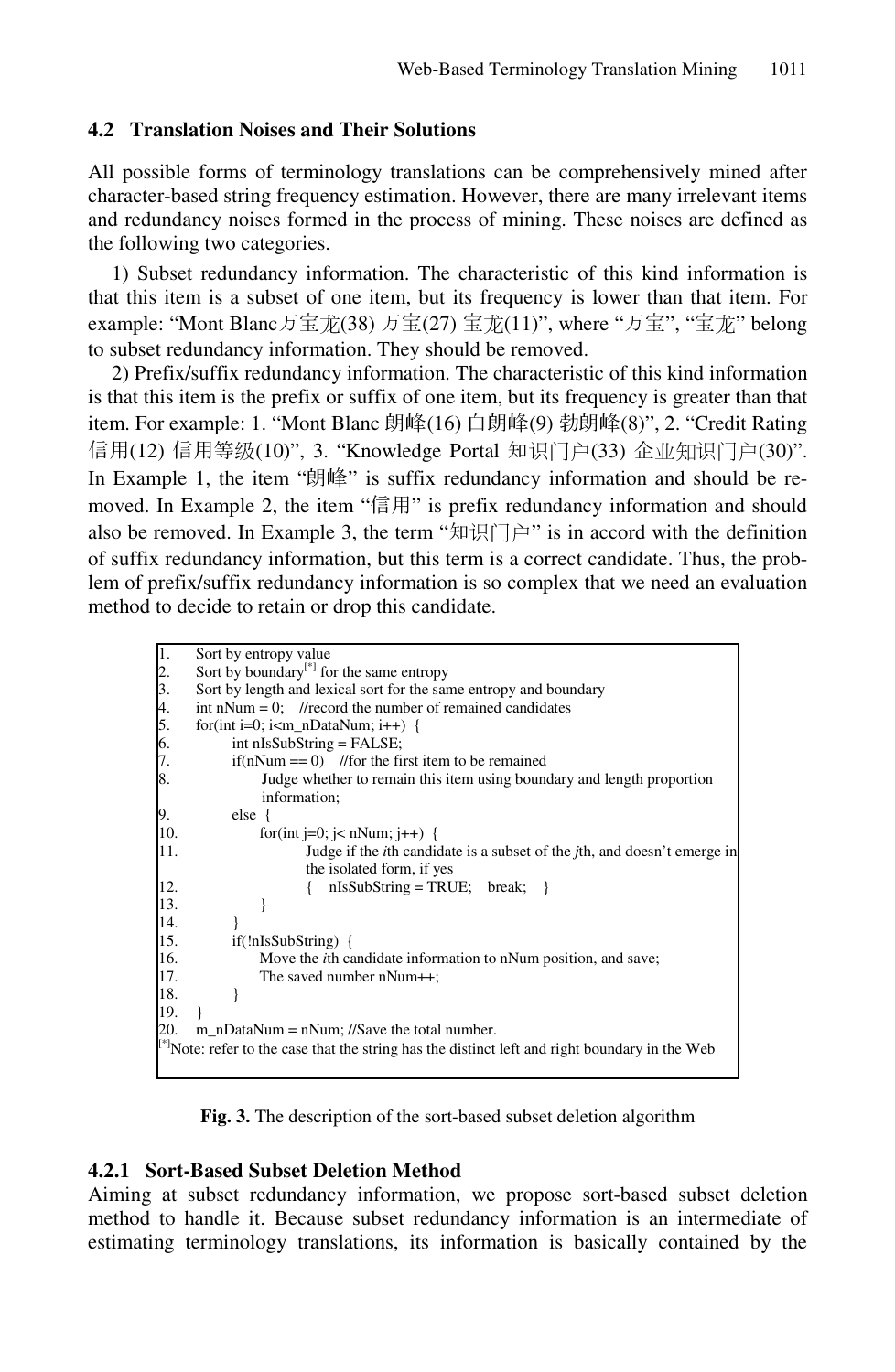longer string candidate with higher frequency. Therefore, this problem can be well solved by first sorting and then judging if this item is a subset of the preceding candidates. The detailed algorithm is described in Fig. 3.

#### **4.2.2 Mutual Information Based Method**

Prefix/suffix redundancy information is very complicated to deal with. In some cases, previous candidate is a correct translation and should be retained, while in other cases, it is a noise and should be deleted. In this paper, mutual information based method is proposed to decide if the candidate should be retained or deleted.

The concept of information entropy is first proposed by Shannon in 1948. Entropy is a measure of uncertainty of a random variable, and defined as:

$$
H(X) = -\sum_{i=1}^{k} p(x_i) \log_2 p(x_i),
$$
 (2)

where  $p(x_i)$  is a probability function of a random variable  $X=x_i$ .

Mutual information is a concept of information theory, and is a measure of the amount of information that one random variable contains about another variable. The mutual information of two events X and Y is defined as:

$$
I(X,Y) = H(X) + H(Y) - H(X,Y),
$$
\n(3)

where  $H(X)$  and  $H(Y)$  are respectively the entropies of the random variables of X and *Y*, and *H*(*X,Y*) is the co-occurrence entropy of *X* and *Y*.

Mutual information reflects a closeness degree of the combination of X and Y. If there is no interesting relationship between X and Y,  $I(X,Y)=0$ , that is, X and Y are independent each other. If there is a genuine association between X and Y, the cooccurrence of XY will be bigger than the random individual occurrence chance of X or Y, and consequently I>>0. In this case, the possibility as a fixed compound phrase of XY becomes very big. Small mutual information hints that the combination of X and Y is very loose, and therefore there is a great possibility of a boundary between two words X, Y.

String frequency estimation is performed on different Web pages. In each Web page there is more than one occurrence for a candidate translation. Mapping this estimation process to the entropy calculation, we define  $p(x_i) = n_i / N$ , where  $n_i$  denotes the number of a translation candidate in one Web page, and N represents the total number of this candidate. We define k as the number of the estimated Web pages. The calculation of entropy is rewritten as:

$$
H(X) = -\sum_{i=1}^{k} \frac{n_i}{N} \log_2 \frac{n_i}{N} = -\frac{1}{N} \sum_{i=1}^{k} n_i \log_2 n_i + \log_2 N.
$$
 (4)

Through this formula, the candidate entropy can be computed directly rather than after counting all Web data. Therefore, it can reduce the time of statistics.

Entropy can not only reflect the frequency information N, but also the distribution information in different Webs. The higher the frequency is, and the larger the entropy is. If the distribution is more uniform, this entropy value will become bigger. This is also in accord with our intuition.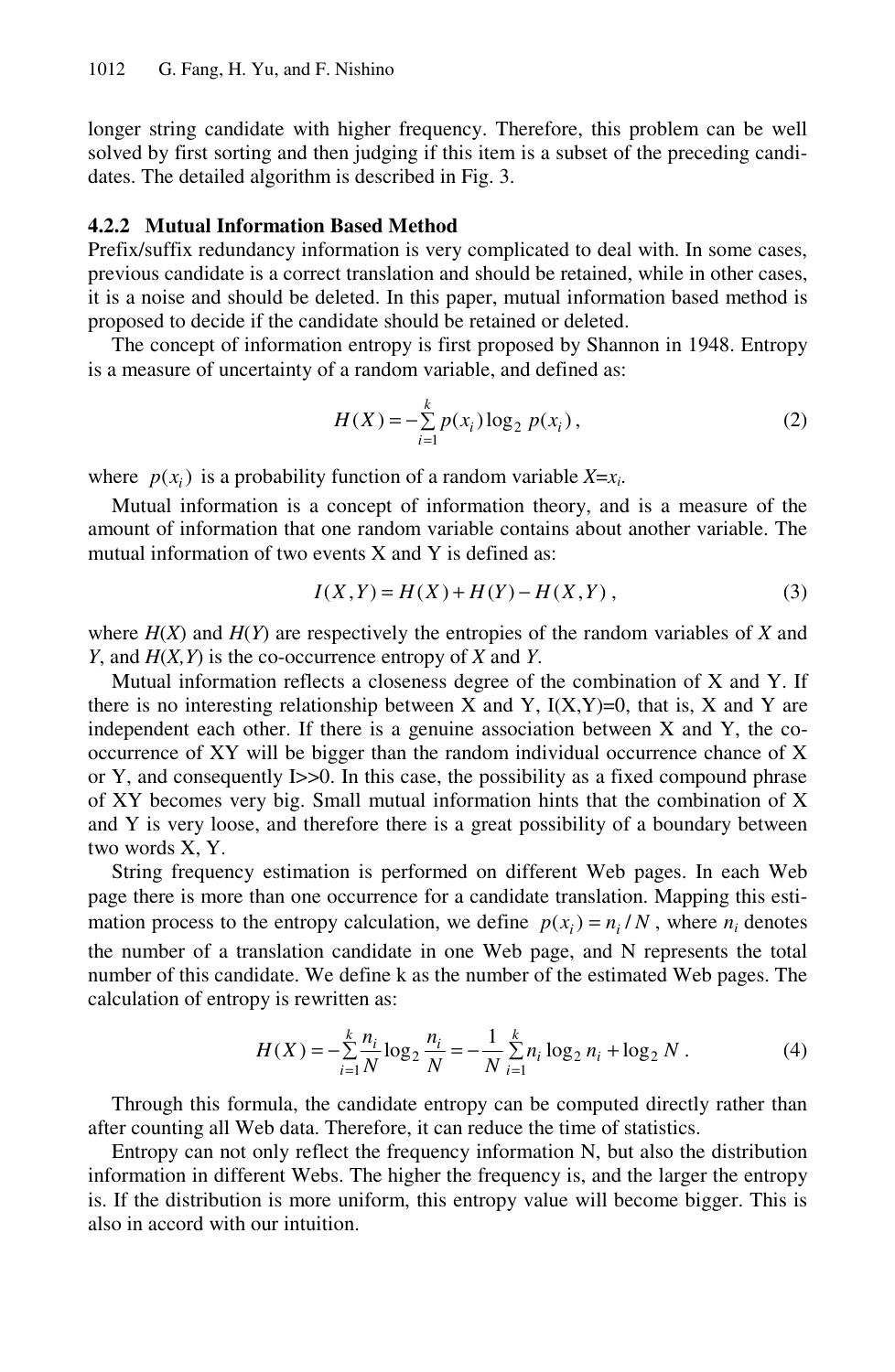Given two candidate patterns of  $t_1$ ,  $t_2$  in the set of translation candidates,  $C(t_1) > C(t_2)$ , where C denotes the frequency of estimation. For suffix redundancy information,  $t_1 = \textit{suffix}$  redundancy information,  $t_1 = \textit{pref}(t_2)$ . According to the definition of mutual information,  $I(t_2) = H(t_1) + H(t_2 - t_1) - H(t_2)$ .

The mutual information based method for prefix/suffix redundancy information is described as follows. First, judge if the condition of  $\sum_{i} C(t_i t_i) / C(t_1) \ge 0.95$  or  $\sum_{i} C(t_i t_1) / C(t_1) \ge 0.95$  is satisfied, where the candidates  $t_1 t_i$  represent the items that do not contained each other in the windows of 10 candidates after the candidate  $t_1$ . If the condition is met, then delete  $t_1$ . In an example of "Dendritic Cell 细胞(62) 树突 状细胞(40) 树突细胞(15) 树枝状细胞(4)", because (40+15+4)/62=0.952>0.95, the candidate "细胞" is deleted. If prefix/suffix redundancy information don't satisfy the condition above, then judge the condition of  $\lambda I(t_1) < I(t_2)$ , if yes, then delete  $t_1$ , otherwise retain it. The value of  $\lambda$  is determined by the experiments, and the following experimental results demonstrate that  $\lambda$ =0.85 is the best parameter.

## **5 Experiments**

Our experimental database consists of two sets of 401 English-Chinese term pairs and 3511 English-Chinese term pairs in the financial domain. There is no intersection between two sets. Each terminology often consists of 1-6 English words, and the associated translation contains 2-8 Chinese characters. In the test set of 401 terms, there are more than one Chinese translation for one English term, and only one Chinese translation for 3511 term pairs. The top n accuracy is defined as the percentage of terms whose top n translations include correct translation in the term pairs.



**Fig. 4.** The relationship between the parameter  $\lambda$  and the accuracy

For testing in what condition, mutual information based method is the best to deal with the prefix/suffix redundancy information. The parameter of  $\lambda$  is respectively set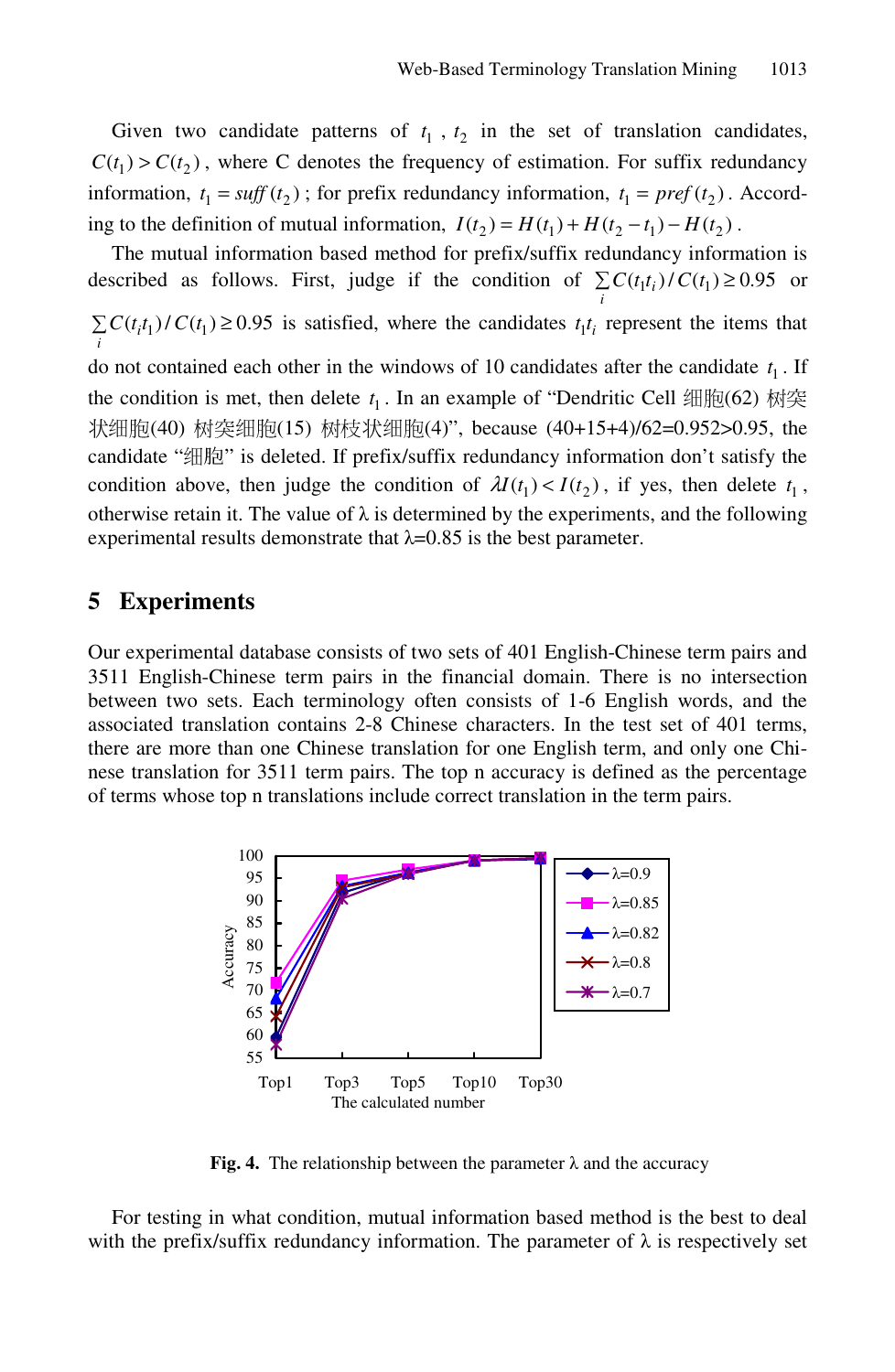to 0.7, 0.8, 0.82, 0.85, and 0.9 in the experiment on the test set of 401 terms. Experimental results are shown in Fig. 4. From the figure, we know that  $\lambda$ =0.85 is the best parameter.



**Fig. 5.** The relationship between the number of Web pages and the accuracy

A second experiment is to analyze the number of Web pages influencing the term translation accuracy. The experiments are respectively performed on 50, 100, 150, 200, 250, and 300 Web pages retrieved from the Web. Experimental results are illustrated in Fig. 5, where  $N=1, 3, 5$  represent the results of top 1, top 3, and top 5. As seen from the figure, the result of using 200 Web pages is best. When the Web pages increase more than 200 Web pages, the performance isn't improved distinctly, while the computation cost grows. In the case of 200 Web pages, the Chinese translation accuracy of top 1 is 71.8%, and top 3 is 94.5%, and top 5 is 97% on the test set of 401 English terms (see Table 1).

**Table 1.** Experimental results on a test set of 401 terms

| <sup>c</sup> andidates | ີ∩n ∖ | ിവ<br>U   | .     | `op3                | Top1             |
|------------------------|-------|-----------|-------|---------------------|------------------|
| uraen.                 | $\%$  | м<br>$\%$ | $7\%$ | $5\%$<br>u/і<br>τ.∠ | $8\%$<br>$\cdot$ |

Using the previous trained parameters, we perform term translation mining experiments in the test set of 3511 terms. Experimental results are listed in Table 2. From this table, the accuracy of top 3 is 83.6%. Experiments also validate that the accuracy of top 30 is nearly equal to the coverage of translations (the percentage of term translations found by our system). This is because there is no change on the accuracy when increasing the candidate number after top 30.

**Table 2.** Experimental results on a test set of 3511 terms

| Candidates | $\Gamma$ op30 | $\Gamma$ op $10$ | $\Gamma$ op $\overline{2}$ | Top3  | $\text{Top}1$ |
|------------|---------------|------------------|----------------------------|-------|---------------|
| Accuracy   | 95.4%         | 93.8%            | 89.1%                      | 83.6% | 56.4%         |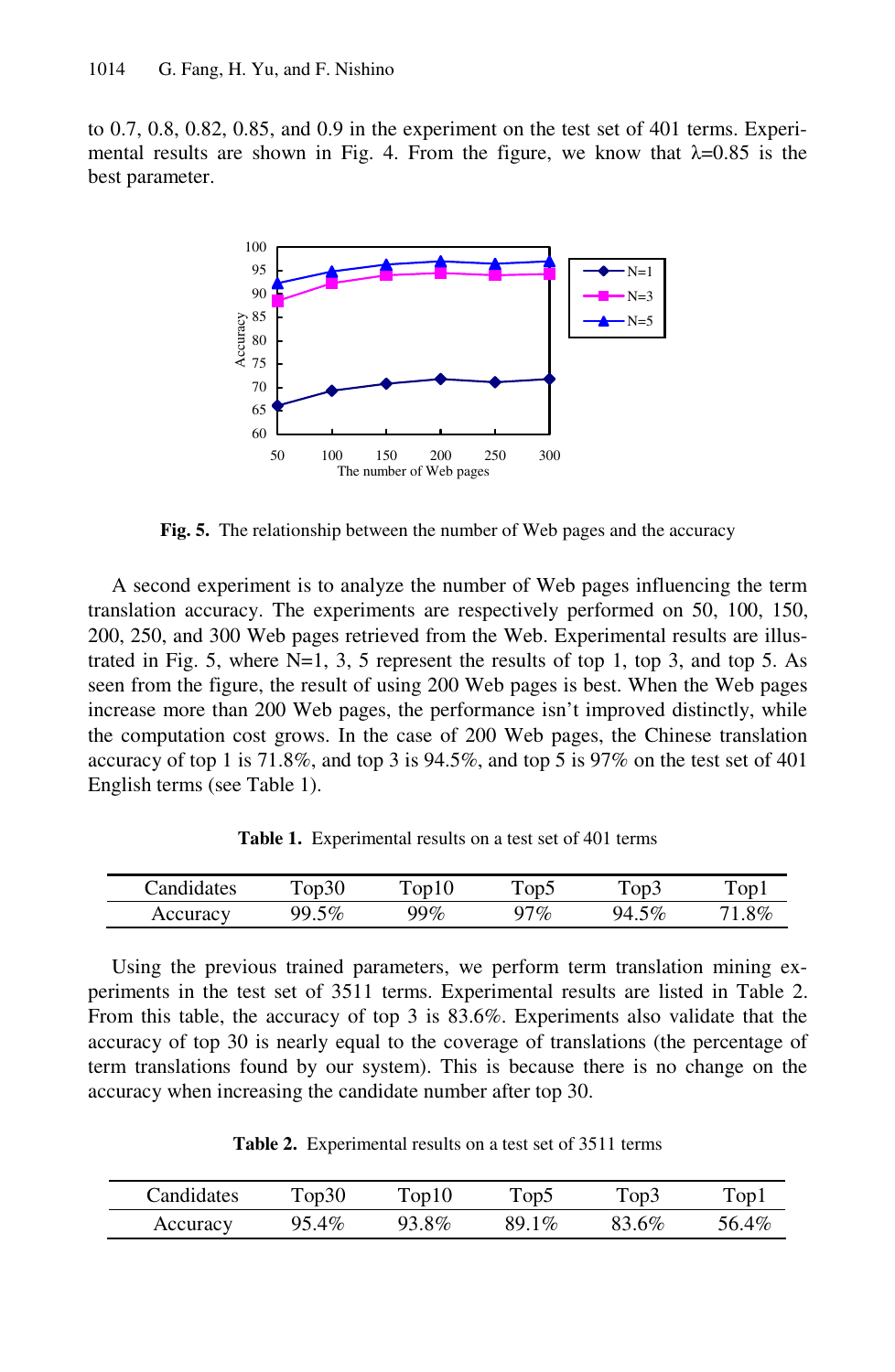## **6 Conclusions**

In this paper, after reviewing and analyzing all possible methods of acquiring translations, a statistics-based method is proposed to mine terminology translation from the Web. In the proposed method, character-based string frequency estimation is first presented to construct term translation candidates, and then sort-based subset deletion and mutual information methods are respectively proposed to deal with two redundancy information formed in the process of estimation. Experiments on two vocabularies of 401 and 3511 English terms show that our system has better performance, about 94.5% and 83.6% in the top 3 Chinese candidates. The contributions of this paper focus on the following two aspects: 1) On the basis of reviewing all possible methods of acquiring translations and analyzing different forms of term translation distribution, a statistics-based method is proposed to mine terminology translation from the Web. 2) The candidate noises are defined as two categories: subset redundancy information and prefix/suffix redundancy information. Sortbased subset deletion and mutual information methods are respectively proposed to deal with two redundancy information.

## **References**

- 1. Somers, H.: Bilingual Parallel Corpora and Language Engineering. Proc. Anglo-Indian Workshop "Language Engineering for South-Asian languages", (2001)
- 2. Véronis, J.: Parallel Text Processing Alignment and Use of Translation Corpora. The Netherlands: Kluwer Academic Publishers, (2000)
- 3. Grefenstette, G.: The WWW as a Resource for Example-Based MT Tasks. Proc. ASLIB Translating and the Computer 21 Conference, (1999)
- 4. Cao, Y., Li, H.: Base Noun Phrase Translation Using Web Data and the EM Algorithm. Proc. 19th Int'l Conf. Computational Linguistics, (2002) 127-133
- 5. Li, H., Cao, Y., Li, C.: Using Bilingual Web Data to Mine and Rank Translations. IEEE Intelligent Systems. 4 (2003) 54-59
- 6. Navigli, R., Velardi, P., Gangemi, A.: Ontology Learning and Its Application to Automated Terminology Translation. IEEE Intelligent Systems. 1 (2003) 22-31
- 7. Nagata, M., Saito, T., Suzuki, K.: Using the Web as a Bilingual Dictionary. Proc. ACL 2001 Workshop Data-Driven Methods in Machine Translation, (2001) 95–102
- 8. Rapp, R.: Identifying Word Translations in Nonparallel Texts. Proc. 33th Annual Meeting of the Association for Computational Linguistics, (1995) 320-322
- 9. Tanaka, K., Iwasaki, H.: Extraction of Lexical Translation from Non-Aligned Corpora, Proc. 16th Int'l Conf. Computational Linguistics, (1996) 580-585
- 10. Rapp, R.: Automatic Identification of Word Translations from Unrelated English and German Corpora. Proc. 37th Annual Meeting Assoc. Computational Linguistics, (1999) 519-526
- 11. Fung, P.: Compiling Bilingual Lexicon Entries from a Non-Parallel English-Chinese Corpus. Proc. Third Annual Workshop on Very Large Corpora, (1995) 173-183